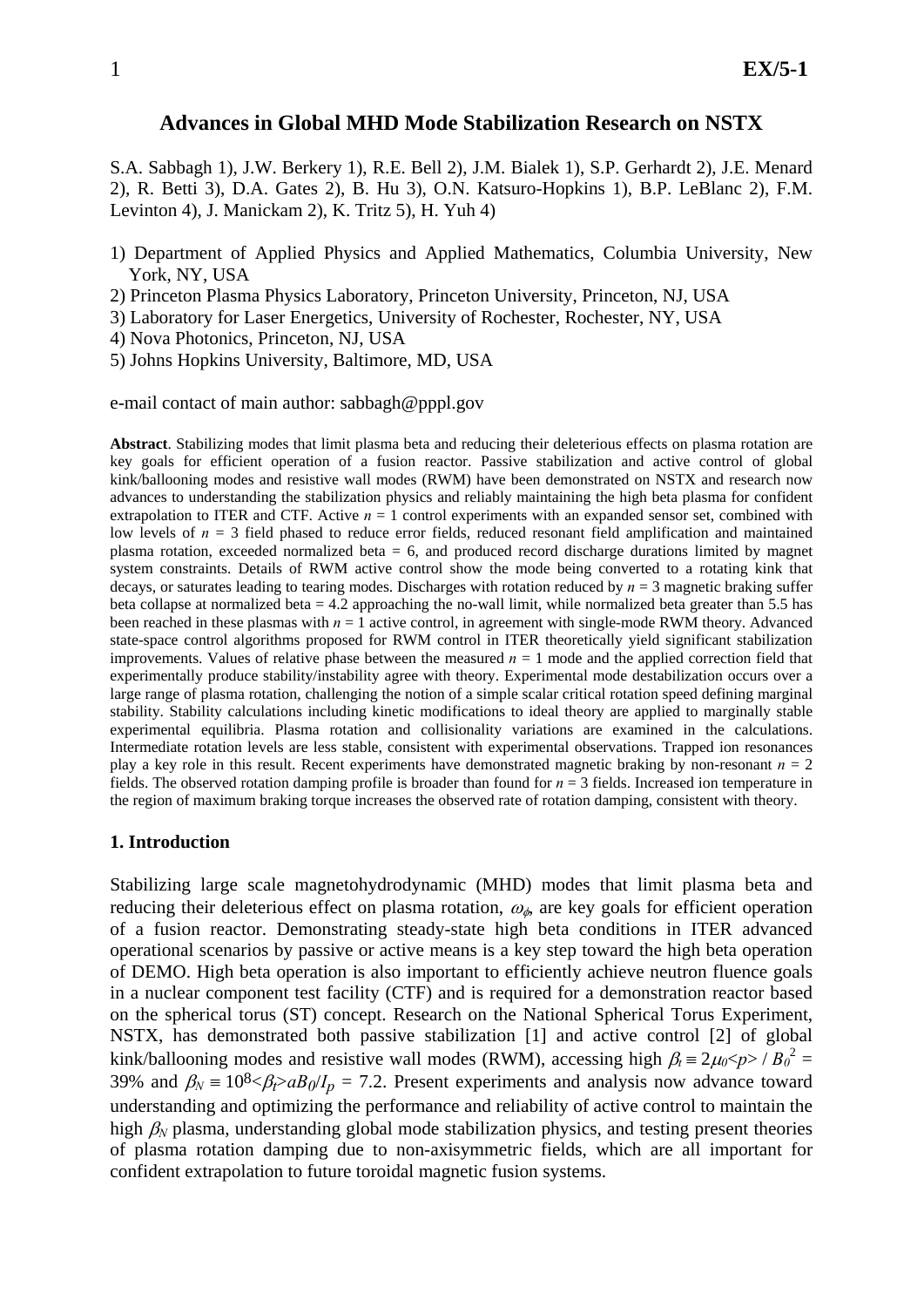#### **2. Resistive Wall Mode Active Control at Various Plasma Rotation**

An expanded set of up to 48 resistive wall mode (RWM) sensors was included in recent active  $n = 1$  control experiments to determine optimal sensor configurations and spatial phase, and to increase the reliability of maintaining high  $\beta_N$  greater than the ideal MHD no-wall beta limit,  $\beta_N^{no-wall}$ . When this control was combined with low levels of  $n = 3$  field phased to reduce error fields, resonant field amplification was reduced and  $\omega_{\phi}$  was maintained, producing record discharge durations in NSTX (up to 1.8s at  $I_p = 0.8$  MA) limited by magnet constraints. Without feedback control, high  $\beta_N$  plasmas are more susceptible to RWM instability leading to disruption, even at high levels of  $\omega_{\phi}$ , and to mode locking at reduced rotation. Fig. 1 compares a high  $\beta_N$  discharge using  $n = 1$  active mode control with RWM  $B_p$ sensor arrays above and below the plasma midplane and  $n = 3$  DC error field correction (EFC) to a discharge without active control that is terminated by RWM instability at  $\beta_N$  $\beta_N^{no-wall}$ . In the former case,  $\omega_\phi$  is maintained,  $\beta_N$  reaches and exceeds  $\beta_N^{no-wall} = 4$  computed



*Fig. 1: High*  $\beta_N$  *discharge using n = 1 active mode control with Bp sensor arrays above/below the plasma midplane and n = 3 DC error field correction (solid line) vs. a discharge without active control (dashed line) that is terminated by an RWM instability at*  $\beta_N > \beta_N^{no-wall}$ *.* 

by the DCON stability code and remains above this value with  $\beta_N$ reaching 6 ( $\beta_N/\beta_N^{no-wall} = 1.5$ ). In the latter case, plasma disruption occurs with  $\omega_{\phi}$  above 8 kHz near the  $q = 2$  surface, significantly larger than the critical value for RWM stabilization of 3.8 kHz observed in experiments using *n*  $= 3$  braking for  $\omega_{\phi}$  control. Discharges both with and without reduced rotation can suffer beta collapse at  $\beta_N^{no-wall} = 4.0 - 4.4$ , typical for H-mode profiles, while  $\beta_N$  > 5.5 has been reached at reduced  $\omega_{\phi}$  with  $n = 1$  control.

Feedback control of  $n = 1$  RFA and unstable RWMs was used as a routine tool for the first time in 2008 with more than 200 shots

taken in over ten experiments. Two quantifiable measures of success are the probability of reaching long pulse duration and maintenance of high  $\beta_N$ . Restricting the database to standard high performance H-mode operation, high β*N* discharges without feedback have a greater susceptibility to RWM-induced disruptions, significantly decreasing the probability of pulse length durations greater than 0.6s (Fig. 2a). With  $n = 3$  EFC and  $n = 1$  feedback control,  $I_p$ flat-top durations of up to 1.6s were achieved. Fig. 2b shows values  $\langle \beta_N \rangle$  and plasma internal inductance  $\langle l_i \rangle$  averaged over the  $I_p$  flat-top interval for shots with 0.2s duration ( $> 60$  RWM growth times) and longer. Highest  $\langle \beta_N \rangle$  is maintained with  $n = 3$  EFC and  $n = 1$  feedback.

Details of  $n = 1$  RWM feedback show that control occurs by converting the non-rotating RWM into a global kink which either spins up and stabilizes, or further leads to energy dissipation by tearing modes. This process provides a link between RWM destabilization and tearing mode onset. The conversion from the RWM to a rotating kink occurs on the eddy current decay time of the wall,  $\tau_w \sim 3$ -5ms for  $n = 1$  modes. In rare cases, which are the most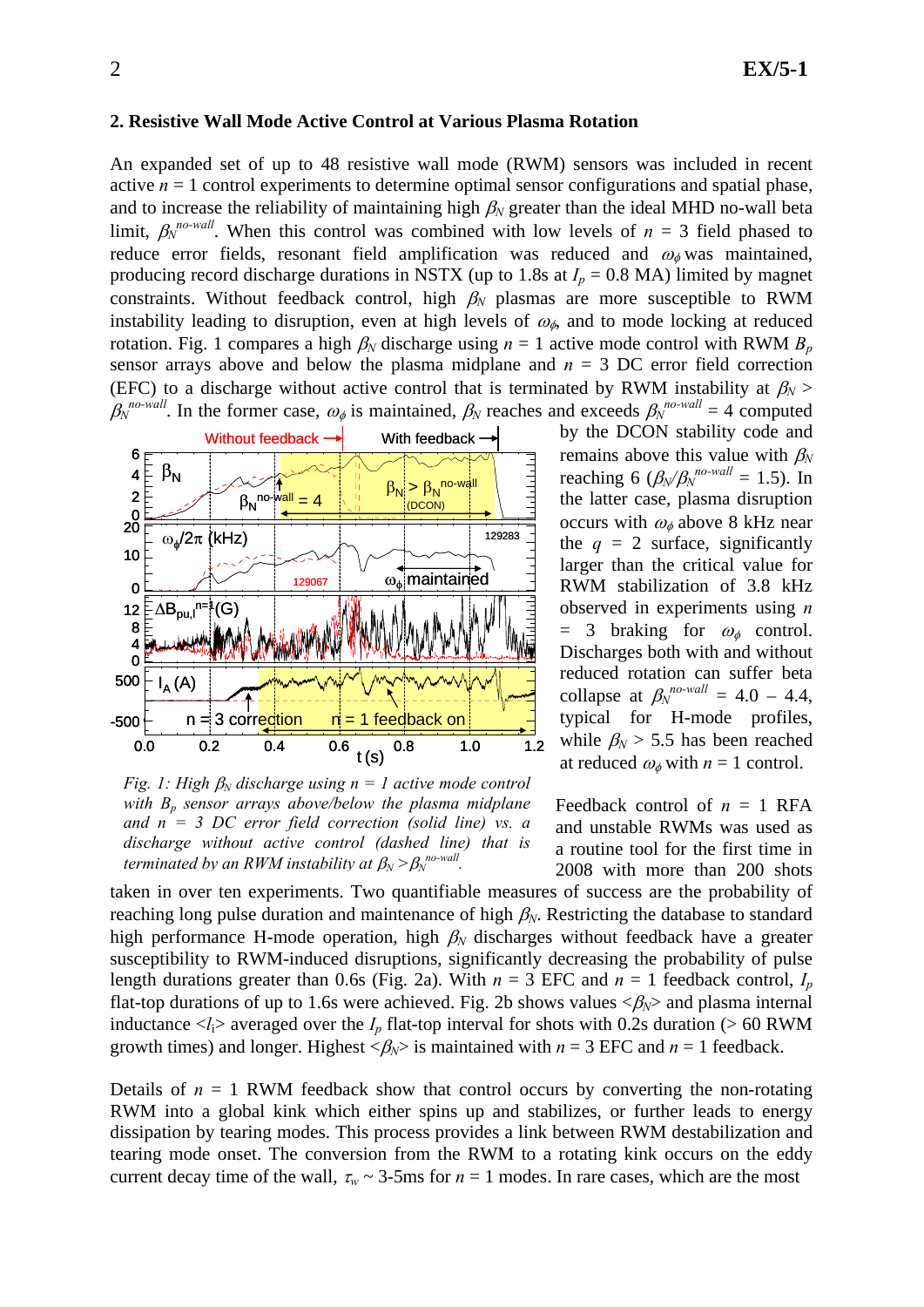

*Fig. 2: (a) Frequency distribution of discharge duration for plasmas with standard high performance H-mode plasma shaping with no n=3 EFC and n = 1 feedback control (blue), and with correction and feedback control (red); (b) operational stability space showing level of*  $\langle \beta_N \rangle$ *for*  $I_p$  *duration > 0.2s without feedback control (blue), and with control (red).* 



*Fig. 3: Detail of RWM evolution and feedback current response under active control.* 



*Fig. 4: Ultra-soft X-ray measurement of mode activity during n = 1 feedback control: (a) chord integrated signals spanning from the plasma core to edge show RWM onset, unlock, and spin-up transition to global kink, (b) onset of tearing mode 30 ms after RWM* 

illustrative, the rotating kink can saturate (Fig. 3). In this case, resonant field amplification observed in the  $n = 1$  amplitude of the RWM poloidal field sensors,  $\Delta B_p^{n=1}$ , precedes the onset of the RWM. As the mode grows to sufficiently high amplitude, increased drag by the toroidal plasma rotation on the mode causes the RWM to unlock and rotate (shown by the  $n = 1$  RWM phase,  $\Phi_{Bp}^{n=1}$ ). Without feedback control, this signature leads to further RWM growth and disruption [1]. With feedback, the  $n = 1$  control currents (representative current  $I_A$ ) respond to the mode onset, the RWM unlocks from the wall and accelerates to frequency  $\sim \omega_{\phi}$ , precluding the existence of the RWM which damps in  $\Delta t \sim$ <sup>τ</sup>*w*. The kink displacement is identified by

> ultrasoft X-ray emission (USXR) and is global (Fig. 4a). USXR emission shows a tearing mode displacement form about 30ms after the saturated kink forms (Fig. 4b).

> Specific  $n = 1$  control experiments were run to examine the effect of control system delay on RWM control in ITERrelevant low rotation plasmas. Control system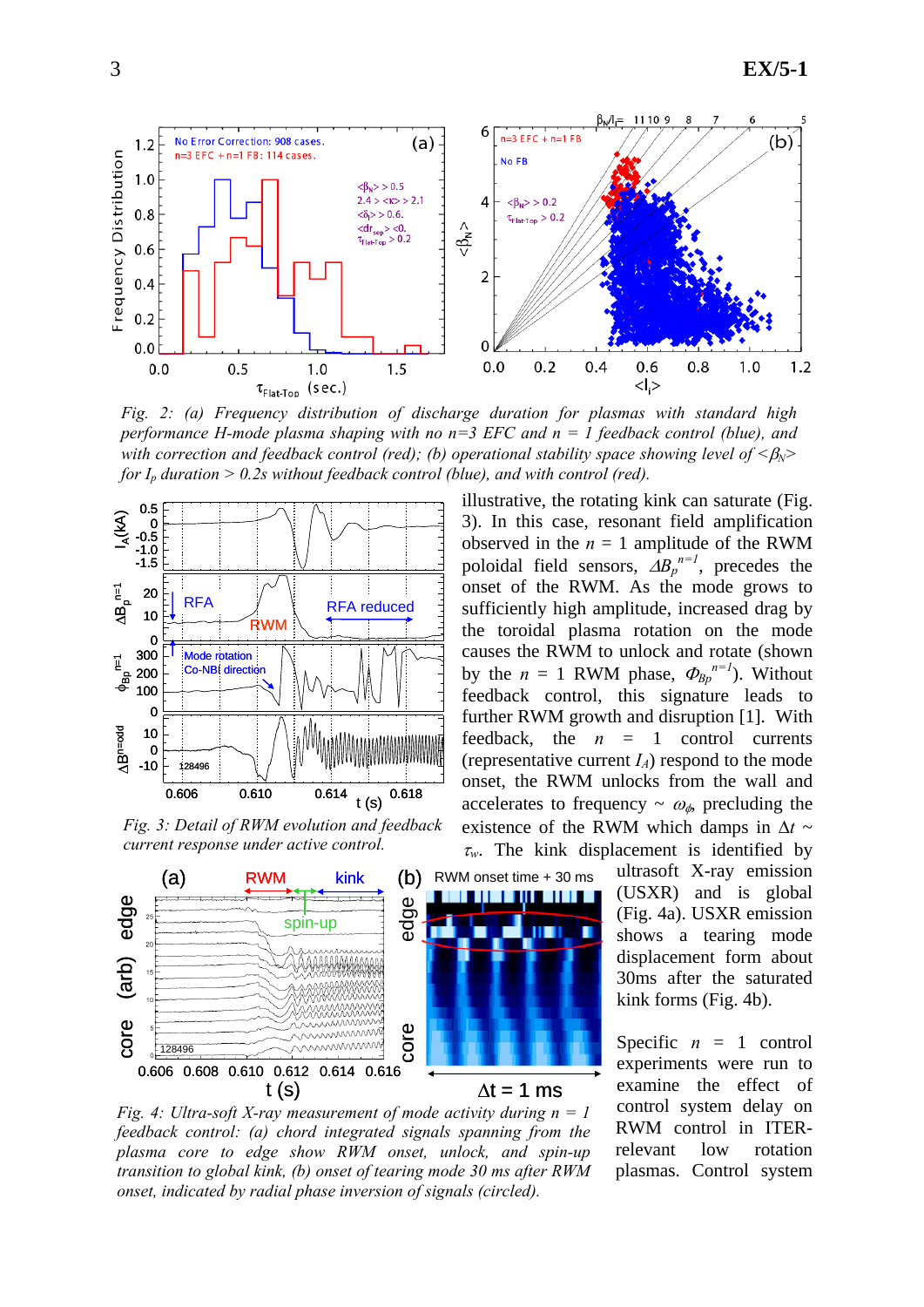response was slowed by applying a 75ms smoothing filter to the requested control field currents to preclude response to RWM typical growth times of 3-5ms. With the smoothing filter applied, mode growth led to disruption at  $\beta_N > \beta_N^{no-wall}$  as  $\omega_{\phi}$  was lowered, showing that slow EFC alone is insufficient for stabilization at low  $\omega_{\phi}$ . With no filter, low global rotation, with  $\omega_{\phi}$  near or below DIII-D balanced NBI levels [3], was produced at high  $\beta_N = 5.3$ .

Experimental active control performance at reduced plasma rotation was reproduced by the VALEN-3D code with an upgraded system model using the actual off-midplane sensor positions and applied control field compensation analogous to that used in the experimental



feedback system. Discharges with  $\omega_{\phi}$ reduced by  $n = 3$ magnetic braking suffer beta collapse at  $\beta_N = 4.2$  while approaching the  $n =$ 1 ideal MHD beta limit,  $\beta_N^{no-wall}$ , as computed by DCON using kinetic/MSE constrained plasma reconstructions (Fig. 5a). In contrast,  $\beta_N$  > 5.5 has been reached in these plasmas with  $n = 1$  active control on. This agrees with single-

*Fig. 5: (a) Experimental*  $\beta_N$  *reached with n = 1 active control with*  $\omega_\phi$ *reduced by n = 3 magnetic braking compared to theoretical feedback performance, and computed feedback improvement with an advanced state-space controller; (b) Experimental feedback stability versus feedback phase compared to theory.* 

mode RWM theory using proportional gain. Advanced state-space control algorithms proposed for RWM control in ITER [4] theoretically show potentially large improvements in stabilized  $\beta_N$  < 6.7. The relative phase,  $\Delta \phi_f$ , between the measured *n* = 1 mode and the applied correction field theoretically determines if the mode is stabilized or is driven unstable. Values of Δφ*f* experimentally producing stability/instability agree with theory (Fig. 5b).

#### **3. RWM Passive Stabilization Physics**

Passive stabilization of the resistive wall mode by plasma rotation was postulated in seminal theoretical RWM papers [5], however, a comprehensive physics model that unifies experimental RWM stabilization by rotation remains elusive. RWM passive stabilization has been investigated on NSTX, with results summarized in Ref. [6]. While simple RWM models with viscous energy dissipation [7] can qualitatively describe RWM dynamics, simple threshold models of the critical plasma rotation frequency, <sup>Ω</sup>*crit*, or disruption due to loss of torque balance by resonant fields [8] do not describe RWM marginal stability in NSTX which is more profound and shown to be at least related to the plasma rotation profile [6]. Recent experiments continue to show this greater complexity. The unstable plasma shown in Fig. 1 becomes unstable at relatively high  $\omega_{\phi} > 8$  kHz near  $q = 2$ , while plasmas with  $\omega_{\phi}$  lowered by  $n = 3$  non-resonant magnetic braking reach marginal stability at  $\omega_{\phi} = 3.8$  kHz. More recently, *n* = 3 magnetic braking has produced marginally stable plasmas that have  $\omega_{\phi} = 0$  at the  $q = 2$ surface. A more comprehensive stability model by Hu and Betti including kinetic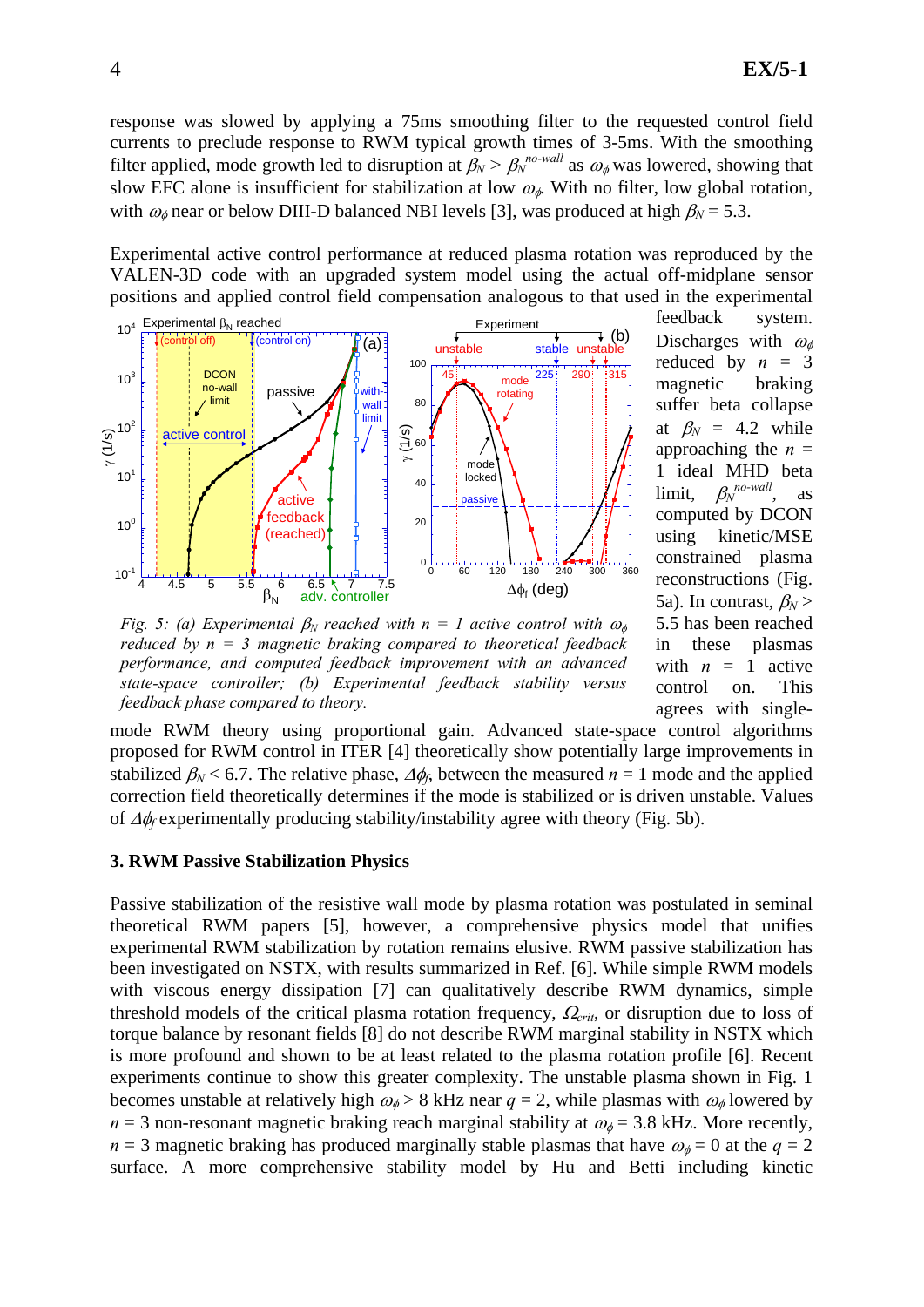modifications to ideal MHD theory [9] has been used evaluate the stability of NSTX plasmas with initial success. Modifications to Ideal Stability by Kinetic effects are computed with the MISK code, including the effect of trapped and circulating ions, trapped electrons, and Alfven damping [10]. The kinetic components of the perturbed pressure lead to a potential energy functional  $\delta W_K$ . The modified RWM growth rate normalized to  $\tau_w$  is  $\gamma \tau_w = -(\delta W_w + \delta W_K)/(\delta W_b + \delta W_K)$ , where  $\delta W_w$  is  $\delta W$  computed with no stabilizing conducting structure and  $\delta W_b$  is computed with a model of the experimental stabilizing conducting structure. The calculation involves an integration over energy of a frequency resonance term (Eq. 5 of Ref. 10). For the trapped ion component,

$$
\delta W_K \propto \int \left[ \frac{\omega_{*N} + (\hat{\varepsilon} - 3/2) \omega_{*T} + \omega_E - \omega - i\gamma}{\langle \omega_D \rangle + l\omega_b - i\nu_{\text{eff}} + \omega_E - \omega - i\gamma} \right] \hat{\varepsilon}^{\frac{5}{2}} e^{-\hat{\varepsilon}} d\hat{\varepsilon}, \tag{1}
$$



*Fig. 6: Frequency profiles for kinetic stabilization of RWM marginally stable plasma 121083 at 0.475s. The collision frequency profile shown is for thermal ions, bounce and diamagnetic frequency profiles are for thermal ions and zero pitch angle.* 



*Fig. 7: Effect of plasma rotation on n = 1 RWM stability for plasma 121083 at 0.475s. The markers indicate self-similarly varied*  $ω_φ$  *profiles.* 

where the mode frequency is  $\omega$ , and  $\hat{\varepsilon}$ is the particle energy normalized to the ion temperature. The other six frequencies are compared, as profiles of poloidal flux *Ψ*, for an RWM marginally stable plasma in Fig. 6 where *ω\*N* and  $\omega_{\tau}$  are the density and temperature gradient components of the ion diamagnetic frequency,  $\omega_E$  is the  $E \times B$ frequency, ‹*ωD*› is the bounce-averaged precession drift frequency,  $\omega_b$  is the bounce frequency, and  $v_{\text{eff}}$  is the effective collision frequency. Plasma toroidal rotation enters through ion force balance  $\omega_E = \omega_{\phi} - \omega_{N} - \omega_{T}$ . The resonances in Eq. 1 allow a more complex dependence of stability on the rotation profile. In the plasma shown in Fig. 6,  $n = 3$  braking produces a peaked  $\omega_{\phi}$  profile, with sufficiently small  $|\omega_{\phi}|$  <  $(\omega_{N} + \omega_{N})$  allowing increased  $\delta W_{K}$  by stabilizing resonance with the trapped ion precession drift in the outer portion of the plasma (roughly *q > 2*). Variation of  $\omega_{\phi}$  from an experimental RWM marginally stable equilibrium reconstruction shows reduced stability at intermediate and low plasma rotation, rather than a simple critical rotation threshold. This is shown by varying the experimental rotation profile  $\omega_{\phi}^{exp}$  and computing  $\gamma \tau_w$  for the variations. A stability diagram is produced in which contours of constant *γτw* are shown on a plot of  $Im(\delta W_K)$  vs.  $Re(\delta W_K)$  (Fig. 7).

The region of  $\gamma \tau_w > 0$  which is theoretically unstable to the RWM is highlighted. The rotation profile is varied self-similarly from 0.2 to 2 times the experimental profile. Stability decreases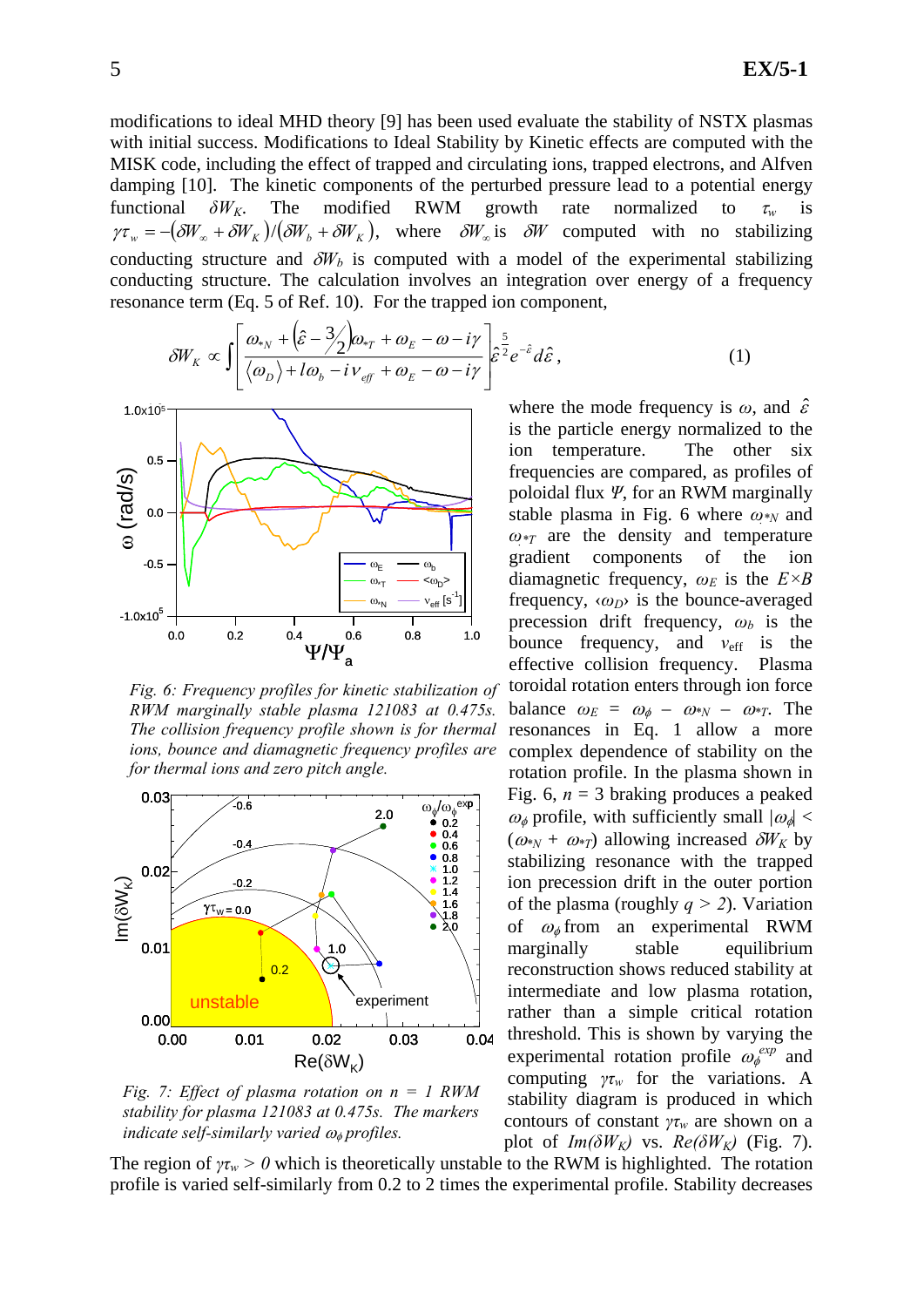as plasma rotation decreases from  $\omega_p/\omega_\phi^{exp} = 2.0$  to the value 1.0, which represents the measured experimental profile. This point is experimentally observed to be on the verge of instability and is computed to be close to marginal ( $\gamma \tau_w > -0.1$ ). As  $\omega_\phi$  is reduced further, the plasma becomes more stable between  $1.0 < \omega_p/\omega_p^{exp} < 0.6$ . For low rotation ( $< 0.4 \omega_p^{exp}$ ), the plasma is predicted to be unstable. This is consistent with the general NSTX experimental observation that very low global rotation at  $\beta_N > \beta_N^{no-wall}$  is typically unattainable without active  $n = 1$  control. Further physical insight is attained by examining the components of  $\delta W_K$ as rotation is varied. In Fig. 8 the real and imaginary parts of  $\delta W_K$  are broken into the trapped ion, trapped electron, circulating ion and Alfven layer contributions. For  $\omega_{\phi}/\omega_{\phi}^{exp}$  from 0.2 to 0.6, stability increases as the real and imaginary trapped ion components increase. From 0.6 to 0.8, the real part increases while the imaginary part decreases, leading to the turn in Fig. 7 back towards instability. Finally for  $\omega_{\phi} > \omega_{\phi}^{exp}$ , the trapped ion contributions are nearly constant, but the increase in the circulating ion component leads to increased stability.



*Fig. 8: Components of*  $\delta W_K$  *for plasma 121083 at 0.475s vs. scaled rotation profile.* 



*Fig. 9: Effect of plasma collisionality on n = 1 RWM stability for plasma 121083 at 0.475s. Solid circles/dashed line indicates* <sup>ω</sup>φ *variation at increased v*, while open squares/solid line show the  $\omega_{\phi}$  variation *at decreased v.* 

Variation of plasma collisionality, ν, from the experimental equilibrium alters the dependence of stability on rotation. Fig. 9 shows analogous trajectories to Fig. 7, but with electron and ion temperatures halved/doubled while the densities are doubled/halved, producing collisionalities increased/ decreased by a factor of 5.7 while maintaining constant pressure. Increased  $\nu$  simplifies the dependence of stability on  $\omega_{\phi}$ , making the trajectory appear more like it has a single critical rotation profile for stability. This might be expected, as higher  $\nu$  decreases the relative importance of the kinetic resonances. Lower  $\nu$  produces the opposite effect. As  $\omega_{\phi}$  is decreased, there is a broader reversal of *γτw* from decreasing to

increasing stability, marginal stability occurs at higher plasma rotation than in the actual experiment, and the trajectory shows stability at low  $\omega_{\phi}$ .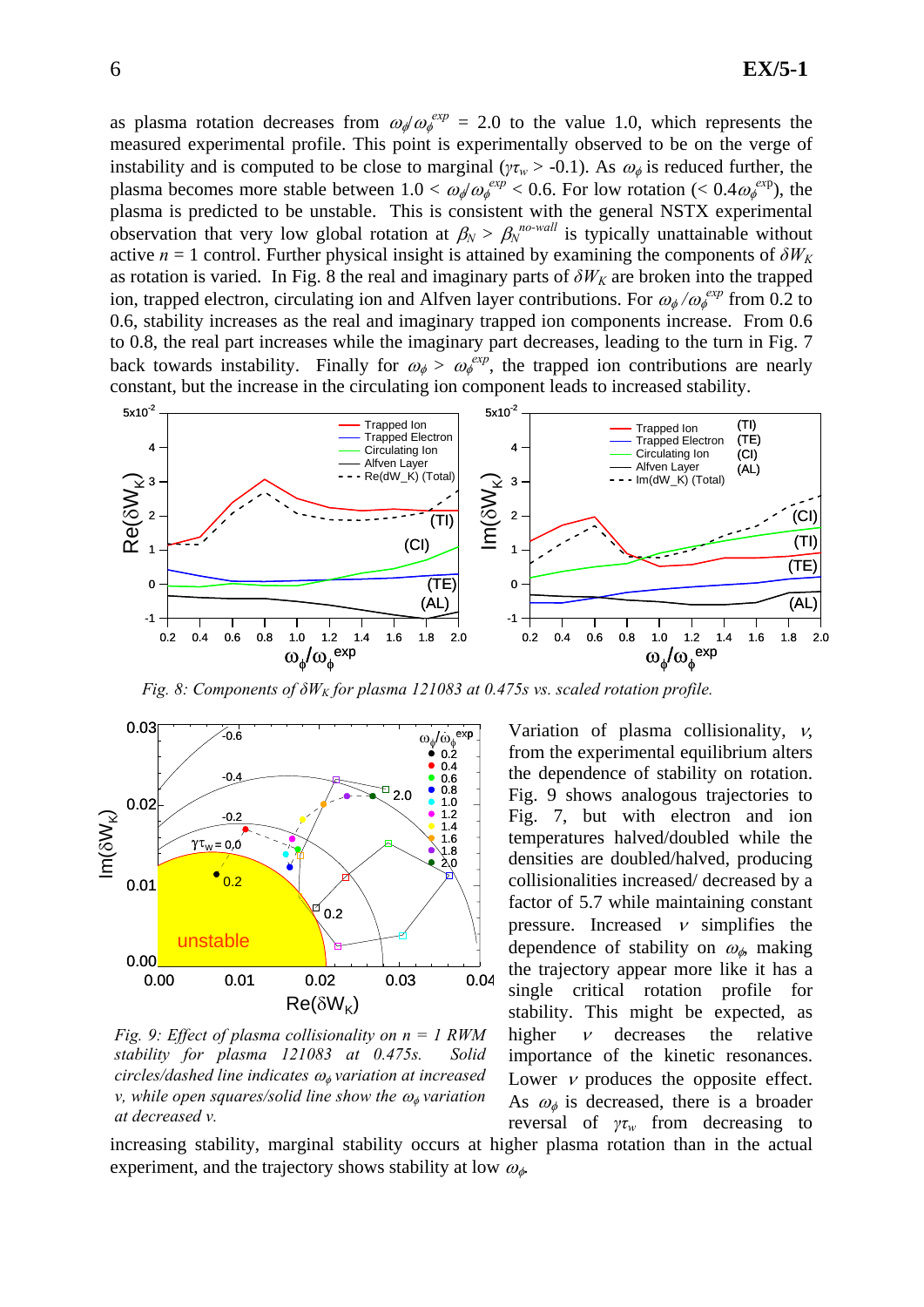### **4. Plasma Rotation Alteration by Even Parity Non-resonant Fields and** *Ti* **Dependence**

Physics understanding of non-axisymmetric field-induced plasma viscosity is important to ITER, especially if magnetic ELM mitigation techniques will be used, and in CTF if  $\omega_{\phi}$ profile alteration is desired for global mode control. Braking torque due to odd parity applied fields has been observed and quantitatively compared to neoclassical toroidal viscosity (NTV) theory in NSTX [11]. Recent experiments also demonstrate non-resonant braking by an  $n = 2$ field configuration which has a significant  $n = 4$  component (66% of the  $n = 2$  amplitude) as well as  $n = 8$  and 10 components (each 15% of the  $n = 2$  amplitude). The observed rotation damping profile is broader than for  $n = 3$  fields (Fig. 10), which is theoretically expected due to the broader field spectrum and reduced radial falloff of the *n* = 2 field.



*Fig. 10: Comparison of non-resonant magnetic braking by (a)*  $n = 2$  *field configuration to (b)*  $n = 3$  *configuration.* 

A significant aspect of the NTV theory for ITER and a CTF is the strong increase in NTV torque that occurs as the ion collisionality drops below the trapped particle bounce frequency,  $v_{\text{min}} < 1$ . In this ion collisionality regime, the nonambipolar flux that leads to NTV is decreasingly perturbed by collisions, which increases the NTV torque, causing a strong

dependence on ion temperature,  $\tau_{NTV} \sim \delta B^2 \varepsilon^{1.5} p_i/v_i \sim T_i^{5/2}$  [11]. Recent experiments show that increased  $T_i$  increases the plasma rotation damping rate during non-resonant magnetic braking. The experiments utilized lithium evaporation to pre-condition portions of the divertor and plasma facing component carbon tiles [12] to generate a significant increase in *Ti*



*Fig. 11: Comparison of n = 2 magnetic braking in plasmas with varied ion temperature.* 

in the region of peak  $n = 2$  magnetic braking. Fig. 11 compares two plasmas with equal magnitude of applied  $n = 2$ braking currents, and with/without lithium wall preparation. The plasma with Li preparation shows higher initial *Ti* (shown in the region of maximum change of  $\omega_{\phi}$ ,  $R = 1.37$ m) at the start of the magnetic braking pulse, with a ratio of  $T_i$  between the two shots of  $T_i$ <sup>(Li)</sup>/  $T_i$ <sup>(no Li)</sup> = 1.324. This yields a theoretical increase in <sup>τ</sup>*NTV* of a factor of two in the plasma with higher  $T_i$  and is consistent with the measured increase in |*d*<sup>ω</sup>φ*/dt*| observed in the plasma. Fig. 12a and Fig. 12b

show the plasma rotation profile evolution for these shots. A plasma using Li wall preparation was then run with the braking current reduced by  $25\%$  ( $\sim 45\%$  less braking torque) which allowed saturation of the  $\omega_{\phi}$  profile and maintained RWM stability through the braking pulse (Fig. 12c).